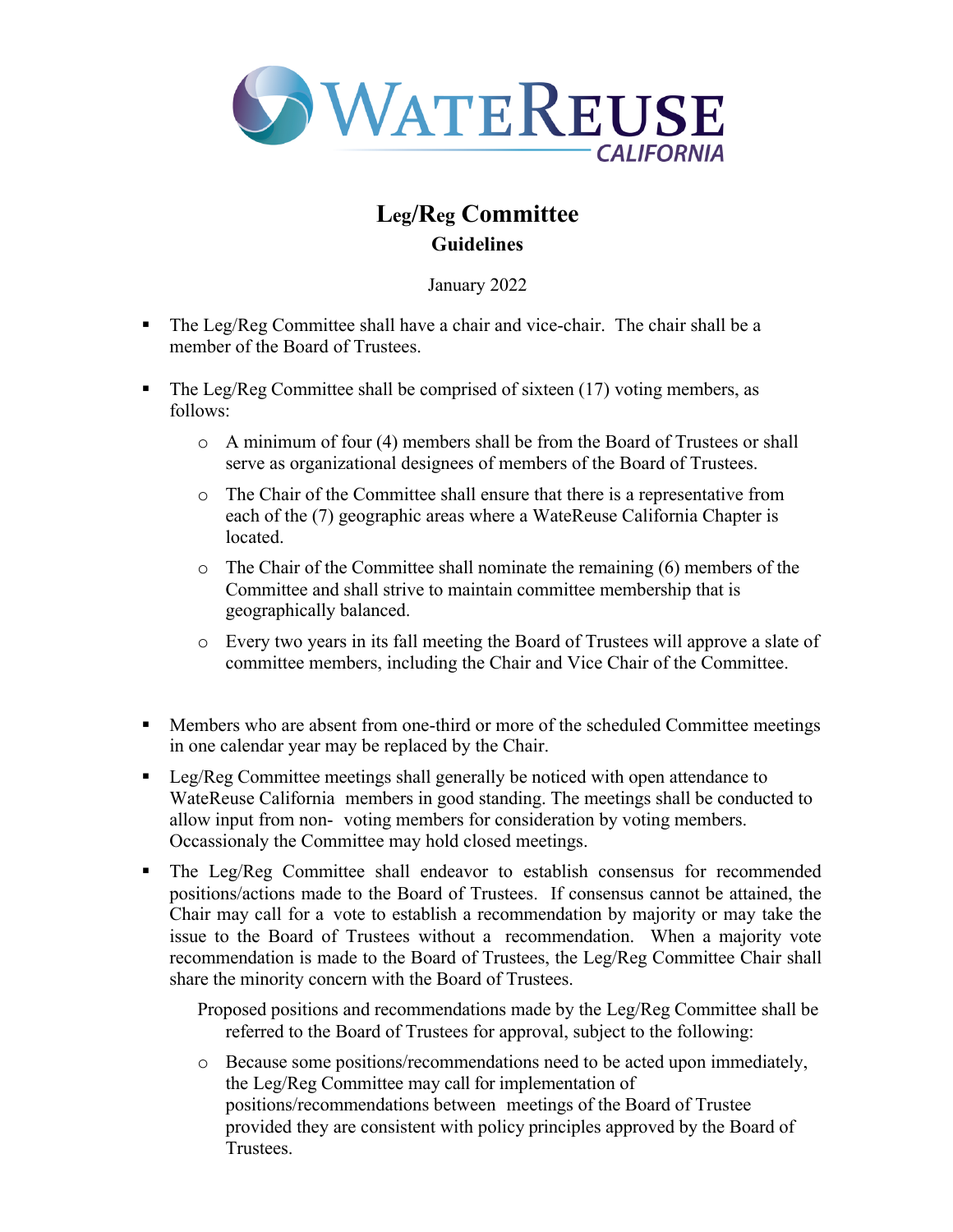Leg/Reg Committee Guidelines January 2022 Page 2

- o The Leg/Reg Committee Chair shall immediately inform the Executive Committee of any urgent action taken by the Committee and not previously approved by the Board of Trustees.
- o Any urgent position taken by the Committee is subject to ratification by the Board of Trustees at its next meeting.

**#####**